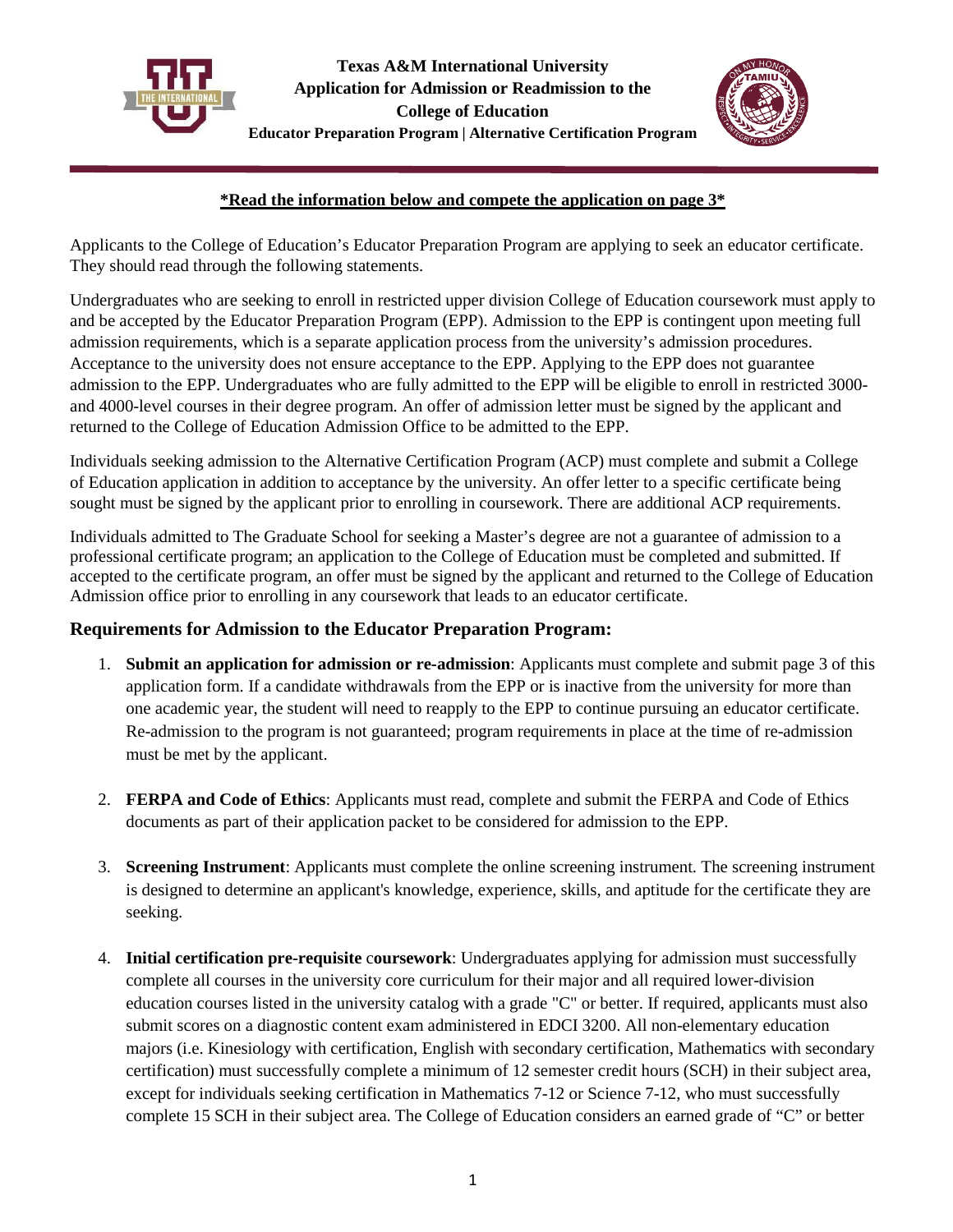to be successful course completion. TAMIU ACP applicants must submit a passing score on a Pre-admission Content Test (PACT) relating to their certification area as part of their application for admission.

- 5. **Professional Certificate programs** (School Counselor, Educational Diagnostician, Principal as Instructional Leader, Reading Specialist, and Superintendent) have additional requirements in order to obtain certification. Please refer to the university catalog for more information.
- 6. **Minimum Acceptable GPA**: Undergraduate applicants must have and maintain a minimum grade point average (GPA) of 2.75 in institutional (TAMIU), transfer and overall. At the time of admission, nonelementary education majors must have a minimum GPA of 2.75 in their major coursework. Applicants seeking a professional certificate and applicants to the ACP require a minimum GPA of 2.75 or 3.00 GPA in the last 60 SCH of their coursework, depending on the program. Please refer to the university catalog for requirements specific to the degree or certificate being sought. Once admitted, a minimum 2.75 institutional (TAMIU) GPA must be maintained for undergraduates to remain in good standing with the College of Education, and a minimum 3.00 GPA must be maintained for graduate students to remain in good standing.
- 7. **Basic Skills Requirement**: Applicants must have demonstrated proficiency in basic skills in reading, written communication, and mathematics by meeting the requirements established by [TAC 4.54.](http://txrules.elaws.us/rule/title19_chapter4_sec.4.54)
- 8. **English Language Proficiency:** TOEFL IBT is required of students having [academic studies from a country](https://tea.texas.gov/texas-educators/certification/out-of-state-certification/english-language-proficiency)  [where English is not the native language.](https://tea.texas.gov/texas-educators/certification/out-of-state-certification/english-language-proficiency) Minimum TOEFL IBT scores of: Reading 22, Listening 22, Speaking 24 and Writing 21 are required.
- 9. **Formal Offer of Admission**: If a review of your application results in acceptance to a certificate, you must formally acknowledge acceptance to the program by returning a signed offer of admission letter to the College of Education Admissions Office. The signed offer letter must be received by the College of Education Admissions Office by the due date stated on the letter.
- 10. **TEA account set up**: Newly admitted candidates who do not already have an account with TEA must create their own. Instructions will be sent from the College of Education Admissions Office describing how to create a TEA account. The candidate must inform the College of Education of the ID number assigned to them by TEA. A Social Security Number (SSN) or a copy of a passport page from a non-US country (International students) is required to create a TEA account.
- 11. **Admission Fee**: An admission fee of \$35 will be added to the student's TAMIU account each time they are admitted or re-admitted to a certificate program. Candidates will be informed of when the fee will be added.
- 12. **Post-admission Criminal Background Check**: Teacher candidates participating in field experiences in the program must complete a background check as required by the school district where the candidate is placed. A criminal history background check and fingerprinting are required by TEA prior to certificate issuance. A valid Social Security Number (SSN) is required by TEA in order to issue an initial teaching certificate.